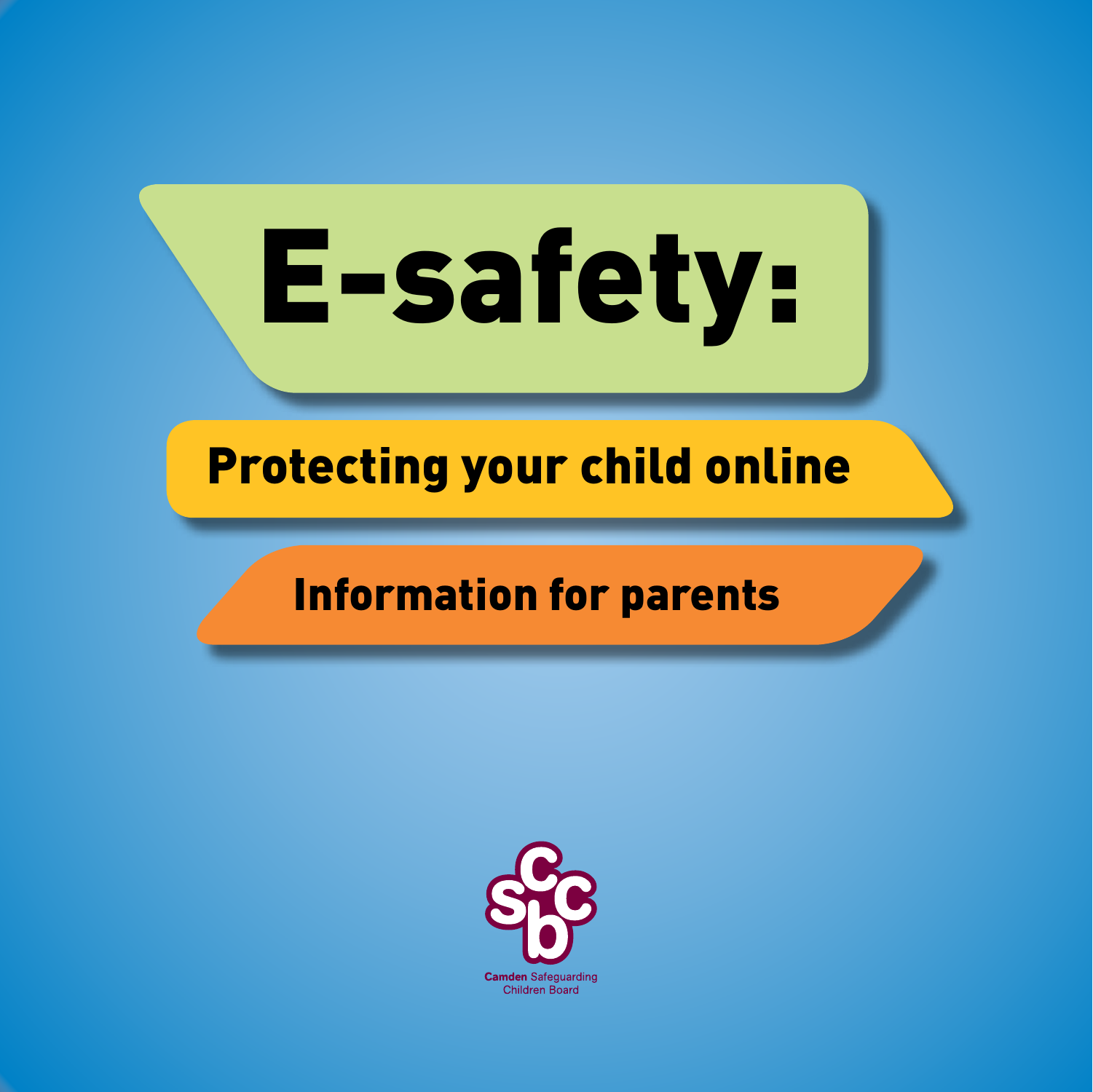## **The benefits**

**All children use computers at school, at home or in places like libraries and clubs, and schools are keen to use the benefits of the internet to support children's learning.** 

**The internet provides children with excellent opportunities for learning and communicating with friends. But sometimes, children don't realise that they can be as much at risk online as they are in the real world, and many parents feel they don't know enough about the internet to protect their children from the risks.**

**This leaflet aims to help parents keep their child safe online by providing information on the risks and what action they can take to protect their child when they use the internet.**

## **Introduction**

At school and at home, your child may use the internet to:

- find out information
- send messages to friends through email and instant messaging like MSN
- talk to people online in chat-rooms, blogs and forums
- share information about themselves and talk to people on social networking sites like Facebook, Bebo or MySpace
- share files and download music, games and film.

Using the internet can help your child to:

- improve their achievement at school
- learn important computer skills
- improve their confidence and communication skills
- develop their hobbies and interests
- find a wide range of information to help them with schoolwork.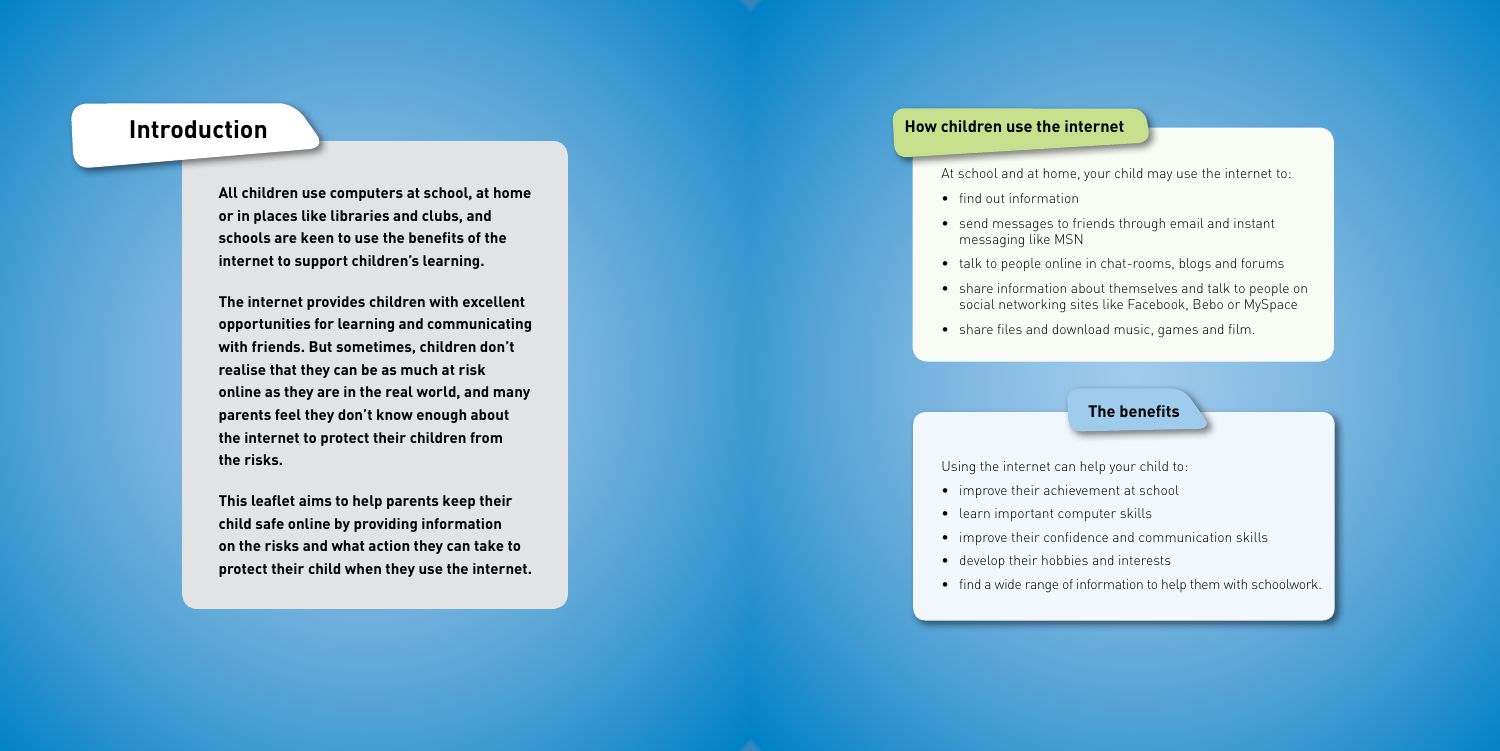## **The risks**

## **What schools do**

## **What you can do**

These can be:

- Viewing unsuitable and adult material on websites; Web searches can come up with a lot of information and images, and some of it may not be suitable for children. They may also receive emails that have unsuitable images, links to adult websites or viruses that attack the computer.
- Forming online friendships with adults who pose a risk to children; Some adults may use chat rooms to meet children online by pretending to be a child themselves. They may build up a relationship with the child with the intent of sexually abusing them; this is known as 'grooming'. Children may also share personal
- **Buying over the internet; Children** may be tempted to reply to advertisements and offers they receive over the internet and give out financial information that can lead to fraud or identity theft.
- Cyber bullying; Chat rooms, mobile phone texts, instant messaging, social networking sites and emails can all be used to bully children by sending offensive or threatening messages or posting mean comments online.

information or photographs of themselves on social networking sites that allows them to be contacted or located by unsuitable adults.

School computer systems are designed to protect your child from many of these risks by blocking children's access to unsuitable websites and supervising computer use in the classroom.

Your child's school will already have discussed internet safety with them

and you or your child will be asked to sign an acceptable use agreement that sets out the rules your child must follow when using school computers.

It's a good idea to find out what your child's school are doing and follow this at home.

Faced with all these risks, parents may be tempted to just stop their children from using the computer, but most children will be able to access the internet in other places or even on their mobile phone.

The best thing to do is to teach your child how to keep themselves safe online and take the following action yourself;

- talk to your child about the dangers of using the internet, show an interest in what they are doing and agree the 'golden rules'.
- let your child know how important it is to tell you about any suspicious contacts or incidents of cyber bullying so you can take action.
- teach your child the basic rules of "netiquette", behaving responsibly on the internet and keeping messages polite.
- let them know what kind of sites they can and can't visit and

try to encourage them to only use regulated chat rooms and social networking sites that are designed for their age group.

- take an interest in their online activities; talk to them about what they are doing and who they are talking to.
- contact your internet service provider (for example; BT, Virgin etc) for advice on family security settings and parental controls that can filter internet content, block viruses or spam email to your computer or limit access to certain websites.
- use a child-friendly search engine such as Yahoo!Kids, CBBC Search or Kidsclick to block out unsuitable websites.
- if your child accidently visits an adult website or opens an unsuitable attachment, don't over-react; this may make them less likely to tell you the next time.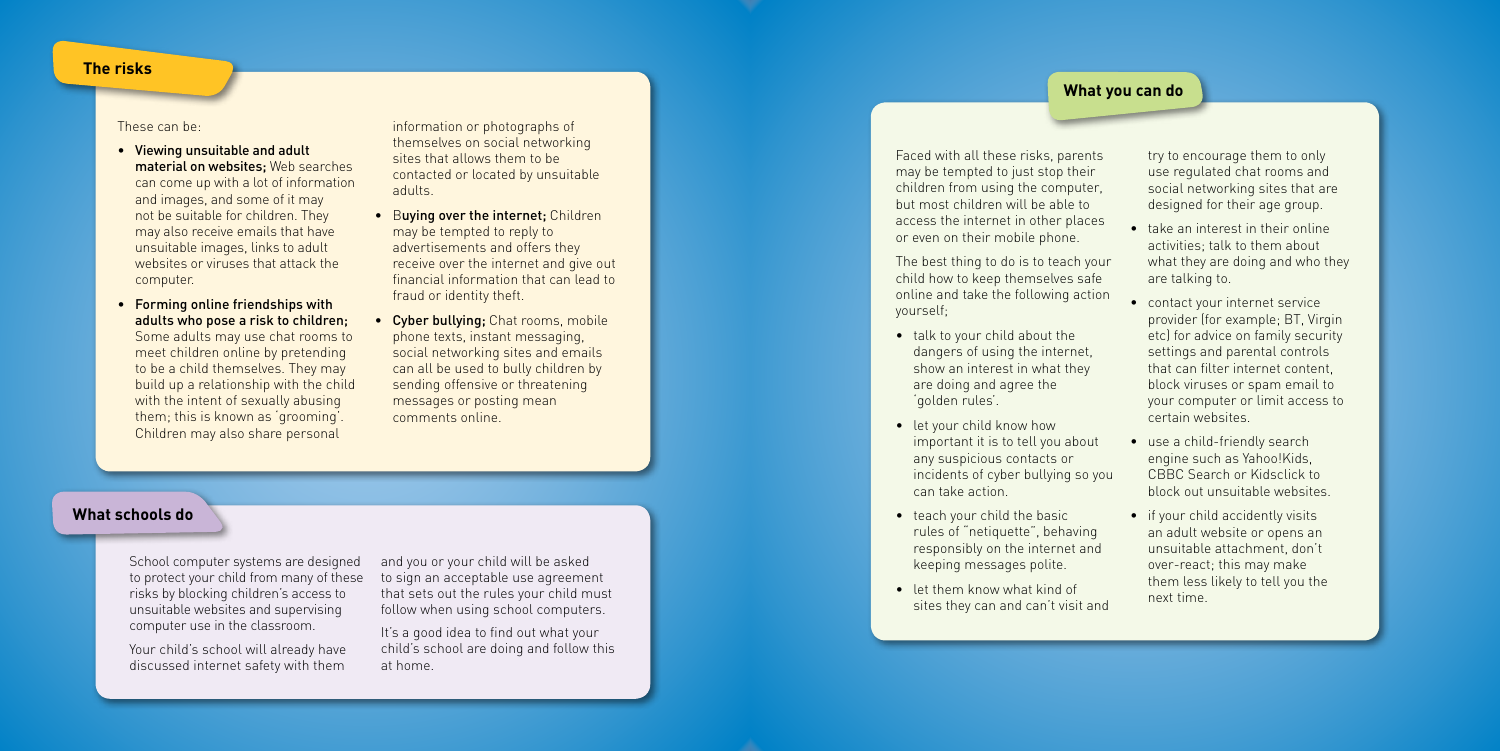## **Golden rules**

## **If there's a problem**

Even if you take every precaution, there is still a chance your child may come into contact with unsuitable people or receive offensive images or messages.

Make sure your child knows to tell you about any problems they may have and reassure them that they won't be blamed.

## If your child receives unsuitable images…

- tell them to close the link then go into the history folder and delete the website address.
- contact the Internet Watch Foundation (IWF) to report any unsuitable websites.

## If your child is being bullied…

- tell your child not to reply.
- print or save messages and emails as evidence.
- if the bullying is through email, mobile phone or instant messaging, contact the internet or phone service provider and ask them to block all messages from the sender.
- if the bullying happens in a chat room, tell your child to leave the chat room, then contact the chat room moderator to deal with the problem.
- if the bullying involves hurtful comments on personal websites, contact the website provider and ask them to remove the comments.
- consider changing your child's email address or mobile number and look into the privacy settings for social networking websites.
- if the bully's identity is known and attends your child's school, let the school know what's happening so they can help deal with it.
- if the threats are severe or go on for a long time, contact the police.

### If your child is in online contact with an unsuitable adult…

- keep any messages as evidence.
- tell your child to end the online friendship.
- ensure your child only allows close friends to access their social networking site by setting their privacy level to 'friends only'.
- report the matter to the police or the Child Exploitation and Online Protection Centre (see the end of this leaflet for contact details).

Just as you have rules to keep your child safe in the real world such as letting you know where they are going, who they'll be with and what time they should come home, it's a good idea to have similar rules about using the internet.

To make sure they stay safe online, you should teach your child:

- not to give out personal details online, such as their name, address or school, or anyone else's personal details
- not to upload photographs or information onto social networking sites unless you agree.
- not to arrange to meet people they have only met online. not to open attachments to emails unless they know and
- trust the person who sent it.
- 
- to only use a webcam with people they know and trust.
- to tell you if they receive any messages or material that makes them feel uncomfortable or makes them feel frightened.

• not to buy anything off the internet without your permission.